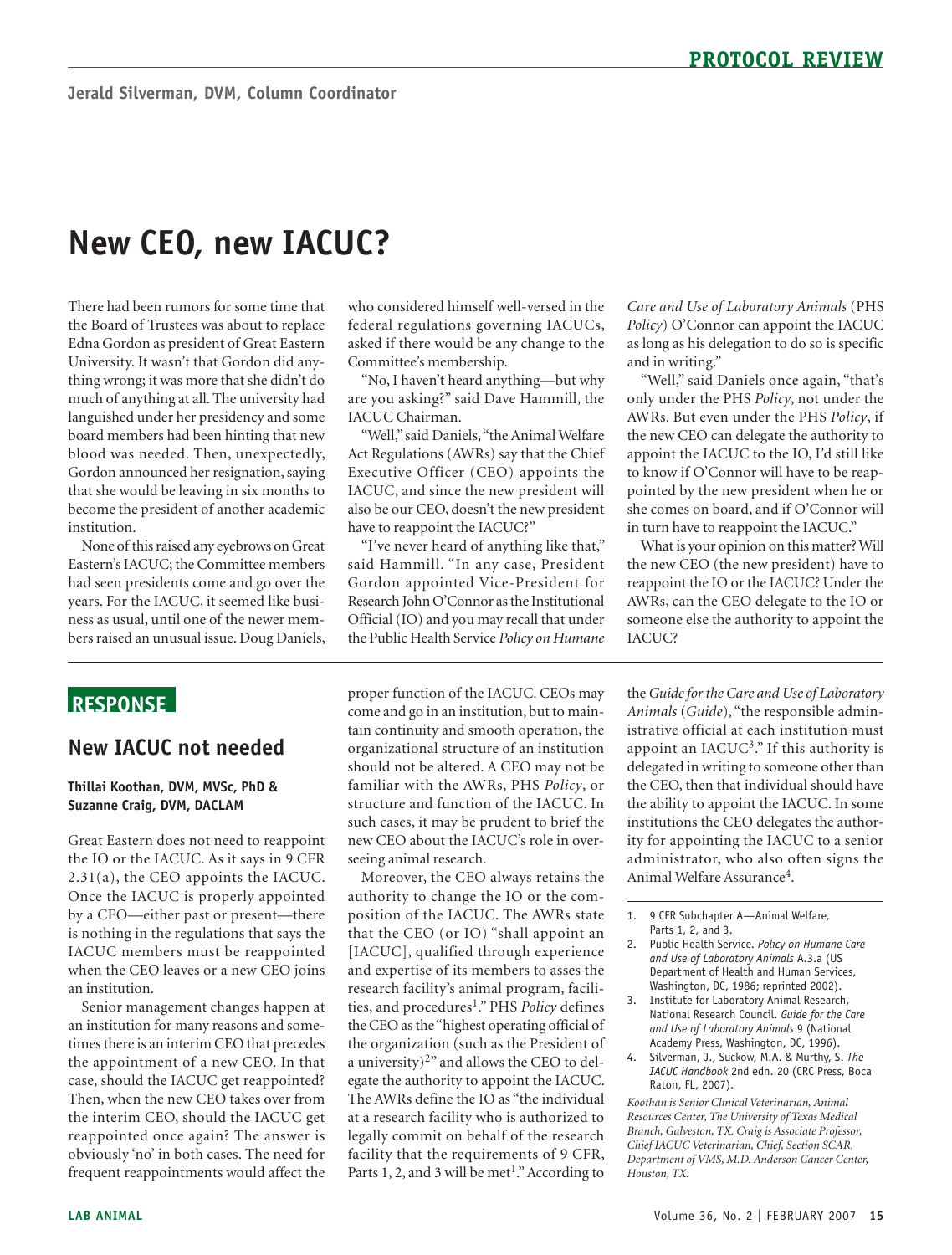# **RESPONSE**

### **New policy may be in order**

#### **Stephen M. Dempsey, DVM**

The regulations are relatively silent on the issue of IACUC reappointment. While the new president of Great Eastern will serve as the CEO, his or her predecessor's appointments to the IACUC do not expire at the end of her term. Great Eastern's duly constituted IACUC does not require reappointment by the new president, unless that individual specifically wants to make some changes in the Committee's membership.

Under the AWRs, the CEO is authorized to appoint an IO and delegate all or some of the CEO's responsibilities for compliance with the AWRs to that individual. The one caveat is that the person serving as the IO does have to be authorized to legally commit the institution to compliance with requirements of the AWRs. When the new president takes over, it would be prudent for that individual to appoint or re-appoint an IO because of the role

that the IO plays in taking on delegated responsibilities and actions, for which the president/CEO is ultimately responsible. Depending on the institution and president/CEO, the responsibility for appointment of IACUC members can be one of the delegated responsibilities given to the IO.

Although not required under current animal welfare regulations, it would be advisable to consider developing an institutional policy or procedure regarding the appointment of IACUC members, their terms, and the survivability of their appointment

*In response to the issues raised in this scenario, the Office of Laboratory Animal Welfare (OLAW) and the United States Department of Agriculture, Animal and Plant Health Inspection Service, Animal Care (USDA/APHIS/AC) offer the following clarification and guidance:* 

The primary questions posed in the scenario are (1) whether the new Chief Executive Officer (CEO) will have to reappoint the Institutional Official (IO) or the IACUC, and (2) whether under the Animal Welfare Regulations (AWRs), the CEO can delegate authority to appoint the IACUC to the IO or someone else.

The Public Health Service *Policy on Humane Care and Use of Laboratory Animals* (PHS *Policy*) does not prescribe administrative procedures for appointments of IOs or CEOs, nor does it require that IACUCs appointed by designated IOs be reappointed by successor IOs. Section IV.F.1.b of the PHS *Policy*, however, does require IACUCs, through their IOs, to report "any change in the description of the program for animal care and use as required by IV.A.1.a.–I. of this Policy<sup>1"</sup> in writing to OLAW at least once every twelve months (that is, in the institutional Annual Report). The appointment of a new CEO and/or IO qualifies for reporting because it represents a change in the "lines of authority and responsibility for administering the program and ensuring compliance with this Policy<sup>1</sup>" described in the institution's previously approved Assurance and must therefore be re-evaluated by OLAW.

Likewise, in promulgating regulations for the 1985 amendments to the Animal Welfare Act (AWA), it was evident to USDA that rigid administrative requirements would be inappropriate given the diverse nature of research facilities. Rather, institutions should be permitted to develop procedures that satisfy the requirements and correspond to their operations<sup>2</sup>. There is no regulatory requirement for reappointment of IACUC members. The Research Facility Inspection Guide directs inspectors to look for some form of verification of the member's appointment; for example, a periodic letter/memo of reappointment may be appropriate if the institution has defined term limits for its members<sup>3</sup>.

Guidance previously issued by OLAW states that "the IO signs the Assurance and is the person in the organization

# *A word from OLAW and USDA*

with the administrative and operational authority to commit institutional resources to ensure that the animal care and use program will comply with the requirements of the PHS *Policy*4." It also explains that "the PHS *Policy* requires the CEO to appoint the IACUC in accord with specified qualifications and membership criteria, although the CEO may delegate this authority in writing," and recognizes that "in some institutions, the IO and the CEO may be one and the same, whereas in other institutions, particularly large ones, the CEO may be further removed from the day-to-day program oversight<sup>4</sup>."

USDA also allows the CEO of the research facility, in accordance with their charter and bylaws, to delegate his or her responsibility under the AWA<sup>5</sup>. This is considered to be an internal institutional matter. The term 'Institutional Official,' as added to the regulations in 1989, can refer to either the CEO or another responsible official authorized to legally bind the facility<sup>6</sup>.

- 2. USDA APHIS. Final Rules: Animal Welfare; 9 CFR Parts 2 and 3. *Federal Register* **54(168)**, 36123–36163 (31 August 1989).
- 3. [USDA APHIS. Animal Care Resource Guide, Research Manual. http://www.](http://www.aphis.usda.gov/ac/researchguide.html)  aphis.usda.gov/ac/researchguide.html
- 4. National Institutes of Health, Office of Extramural Research. PHS Policy on Humane Care and Use of Laboratory Animals. Frequently Asked Questions, [Institutional Responsibilities, Question No. 5. http://grants.nih.gov/](http://grants.nih.gov/grants/olaw/faqs.htm#instresp_5) grants/olaw/faqs.htm#instresp\_5.
- 5. USDA APHIS. Proposed Rules: Animal Welfare; 9 CFR Part 2. *Federal Register*  **54(49)**, 10835–10954 (15 March 1989).
- 6. USDA APHIS. Final Rules: Animal Welfare; 9 CFR Part 1. *Federal Register*  **54(168)**, 36112–36123 (31 August 1989).

#### **Patricia Brown, VMD, MS, DACLAM**

*Acting Director OLAW, OER, OD, NIH, HHS* 

#### **Chester Gipson, DVM**

*Deputy Administrator USDA, APHIS, AC* 

<sup>1.</sup> Public Health Service. *Policy on Humane Care and Use of Laboratory Animals*  A.3.a (US Department of Health and Human Services, Washington, DC, 1986; reprinted 2002).